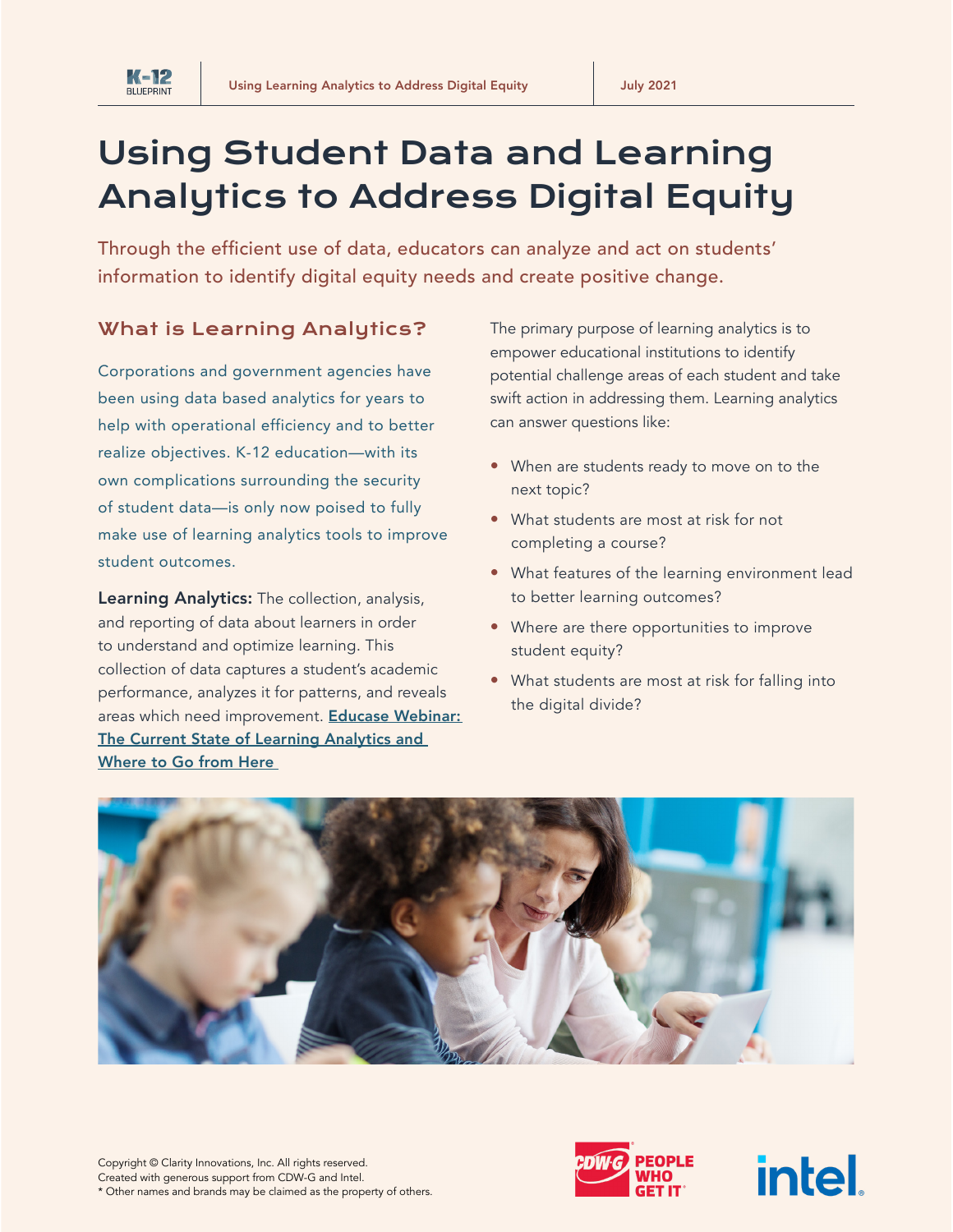

| Personalised Learning<br>Plans are created<br>Data analysis reveals trends,<br>patterns and insights<br>Teacher views aggregated<br>student data<br>Student assessments,<br>bio data, performance<br>tracking | <b>ACTION</b>    | New evidence-based policies<br>and programs introduced     |
|---------------------------------------------------------------------------------------------------------------------------------------------------------------------------------------------------------------|------------------|------------------------------------------------------------|
|                                                                                                                                                                                                               | <b>INSIGHT</b>   | Analysed data drives<br>decision making                    |
|                                                                                                                                                                                                               | <b>ANALYTICS</b> | Data is analysed and correlated                            |
|                                                                                                                                                                                                               | <b>METRICS</b>   | Establish student baseline data<br>in each learning domain |
|                                                                                                                                                                                                               | <b>DATA</b>      | Raw data is generated                                      |
|                                                                                                                                                                                                               | <b>OPINION</b>   | Non-evidence basd<br>decision making                       |

With large amounts of carefully curated data, school leaders are given a more complete picture of their students, what drives their learning, how they learn best, and what resources or support they need. They are better able to predict which students are at-risk for facing challenges, and use this information to reach out to them with the resources they need.

## Learning Analytics and Equity

The combination of a global pandemic, economic recession, and racial injustice has heightened the focus on pre-existing digital equity and access challenges facing groups of marginalized youth. As a result, there is a growing need in K-12 education to accelerate changes to policy, practice, and pedagogy in order to ensure greater equity and help close the digital divide. Learning analytics is one of several tools that are helping to drive this change.

Historically, some of the most common uses of learning analytics were to predict student academic success, to measure and compare student performance, or to highlight students requiring additional support. As data becomes more accessible through digital learning and other technology advances, school leaders are exploring learning analytics for more wide-reaching purposes, including *[issues of student equity](https://www.everylearnereverywhere.org/wp-content/uploads/Tyton_LAToolkit_Guiding-Principles_v4.pdf)*.



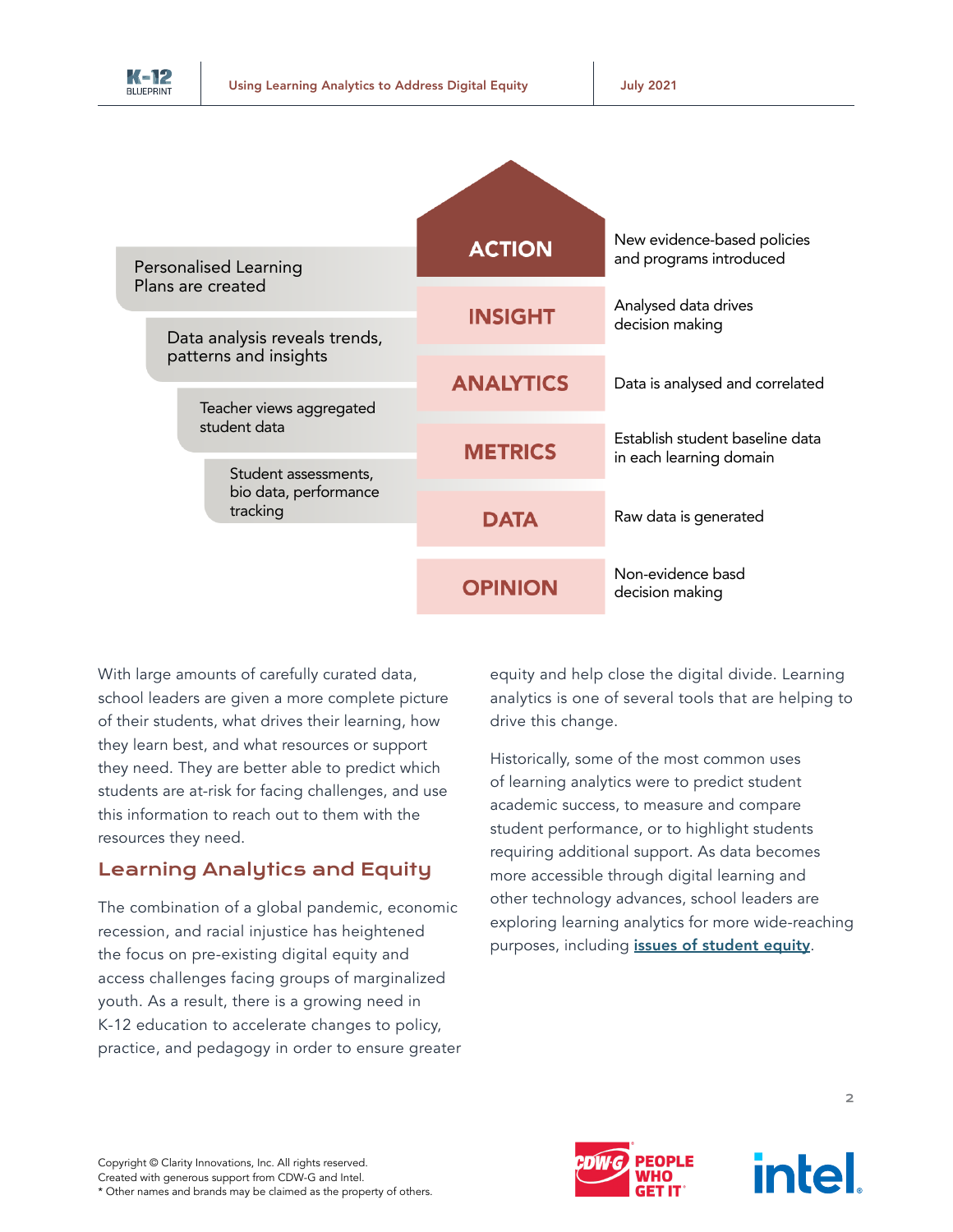

# Uses of learning analytics for addressing student equity

- Providing evidence on the success of instructional approaches for various subsets of student groups
- Informing and improving equitable teaching practices
- Influencing curricular decisions
- Evaluating and informing institutional outcomes
- Identifying and addressing performance gaps across student groups
- Providing students with personalized learning paths
- 66 What [data] curation does is, it allows you to pick and choose your learning experience and your story and what's important to you and curate it. You learn a heck of a lot from it, and you share it, and other people might look at it. The beauty of curation is the ability to tell your story as you see it, and then, obviously, you have to convince other people about your story"

— [Randall Sampson](https://edtechmagazine.com/k12/article/2021/05/qa-using-student-data-improve-equity-and-learning-outcomes) Chief Curation Officer, Liberty Leadership Development

#### Taking Action: Learning Analytics for Positive Change

Today's schools seek to provide a studentcentered, equity-focused, personalized and customized experience that builds on the identified strengths of each learner. With learning analytics, school leaders can:

- Examine a variety of factors to determine the areas most in need of funds to support digital equity
- Collect and analyze broadband connectivity data to paint a clearer picture of where additional support for connectivity is needed
- Employ technology as a way to personalize learning and provide a source of connection to a broader world

As the technological landscape continues to evolve, so will the possibility of more personalized learning opportunities that increase the chances for each student to learn successfully. Proper investments must be made so educators are able to utilize new digital tools equitably, providing the best possible learning opportunities for every student, both at school and at home.

Armed with data, student leaders can lead the conversation around digital equity and involve students and staff in the creation of policies for equitable technology use both inside and outside of school.

Copyright © Clarity Innovations, Inc. All rights reserved. Created with generous support from CDW-G and Intel. \* Other names and brands may be claimed as the property of others.